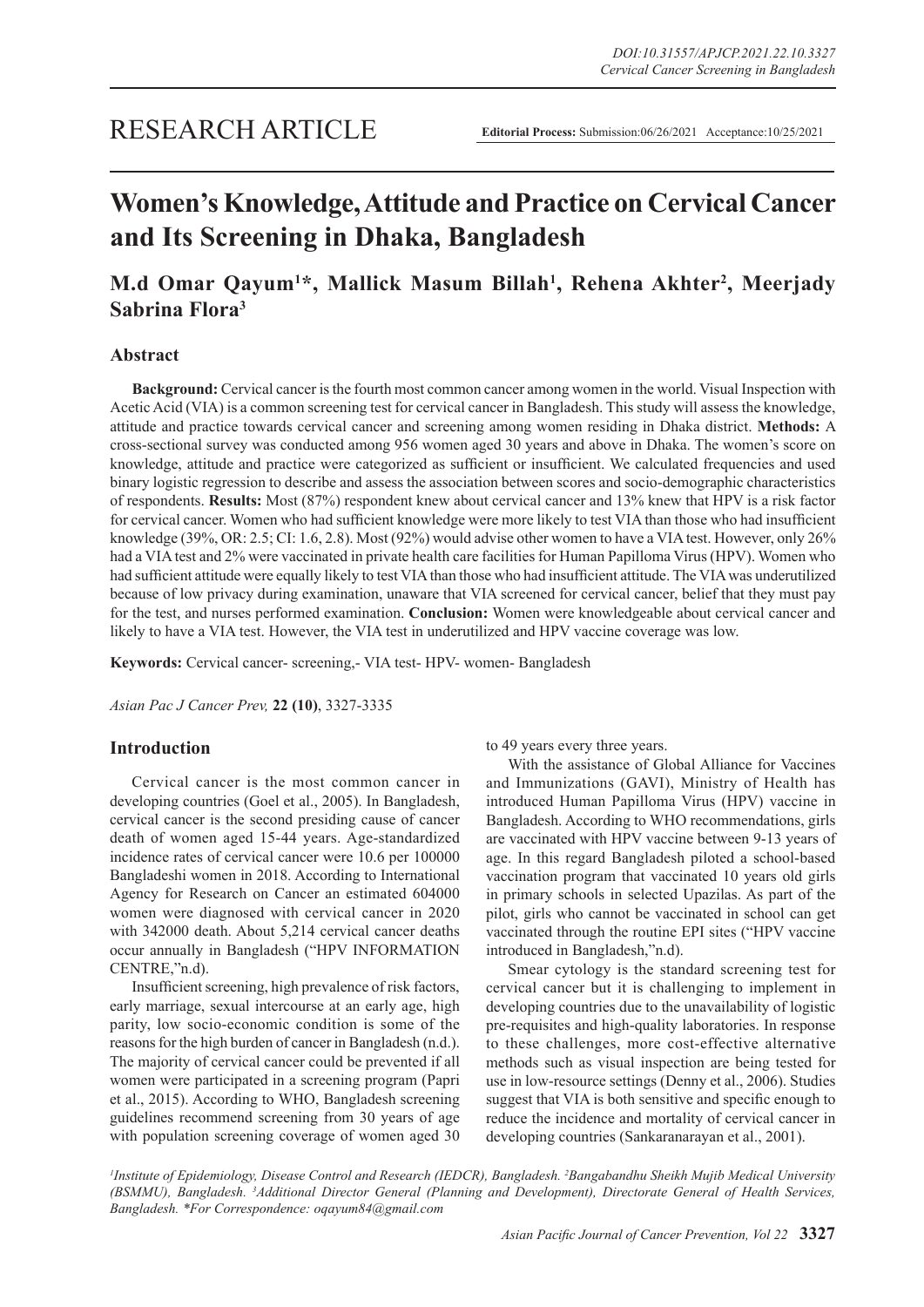#### *Md. Omar Qayum et al*

Early detection of cervical cancer by screening can prevent most cervical cancer cases. The Government of Bangladesh introduced screening services free of cost for all women of 30-60 years in all districts of Bangladesh ("Home-Bangladesh academy of Pathology (BAP),"n.d.). Awareness of the successful treatment magnitude of disease and possible warning signs of cervical cancer among the public is important for early identification and reduction of the burden of this disease.

With this objective, the present study was conducted to assess the level of knowledge, attitude and practice regarding cervical cancer and VIA screening among women.

## **Materials and Methods**

#### *Methods and sampling*

The present study was a cross-sectional KAP survey among women aged 30 years and above. Among the area of Bangladesh where VIA screening program was ongoing, we selected Keraniganj Upazila and Tejgaon area of Dhaka district randomly. In these two areas, cervical cancer screening programme was ongoing. We considered Tejgaon area as urban area and Keraniganj as semi urban area. Using the Cochran's formula, we found a representative sample of 956 women for our study where 411 eligible women were from Tejgaon area and 545 women were from Keraniganj.

Our study population was recruited by going to every fifth household and identifying every woman 30 years of age and above in that household. If there was more than one eligible woman, one was randomly selected and interviewed after obtaining written informed consent. If there was no eligible woman in the fifth household, the team proceeded to the sixth household or the seventh or n<sup>th</sup> until an eligible woman was recruited. After completion of the interview, the team repeated this sampling procedure. The study respected each respondent's freedom to participate and adhered to all research principles pertaining to privacy and confidentiality. Written informed consent was sought from all the participants.

#### *Exclusion criteria*

We excluded women below 30 years of age, those who were not permanently residing in Tejgaon and Keraniganj area, those who were not interested in participating, or did not give consent to be interviewed.

#### *Data collection tools and analysis*

A pre-tested questionnaire based on the study objectives was used to collect data. A face-to-face interview was taken at home after getting informed written consent from the respondents. Continuous variable like age, educational status, monthly expenditure, age at first marriage, number of alive children and parity were transformed into categorical variables for ease of analysis. The main outcomes of interest of this study were score of knowledge, attitude, and practice.

We calculated descriptive statistics like frequency and percentage of socio demographic characteristics of target population and women's score on knowledge, attitude,

and practice of VIA test. We used a cut-off of greater or equal 11 to denote "sufficient score" on knowledge, greater or equal to 5 to denote "sufficient score" on attitude and greater or equal to 3 to define "sufficient score" on practice. To measure the association between women's socio demographic characteristics and undergone VIA test we used binary logistic regression. The association between respondent's score and socio demographic characteristics was also assessed by binary logistic regression. Stata 14.0 (Stata Corp. 2015. Stata Statistical Software: Release 14. College Station, TX: Stata Crop LP) was used to calculate frequencies and odds ratios.

## **Results**

#### *Socio demographic characteristics of the respondents regarding VIA screening*

Table 1 shows that a total of 956 women were enrolled in our study. Among the study population highest proportion (35%) of women belonged to the age group 31 to 35 years. More than half (57%) of the population pertained to semi urban area and 26% of women had undergone through VIA test.

Table 2 implies that from the eligible respondents, women of 41-45 years old were more likely to test VIA than the youngest group (37%, OR: 1.7; 95% CI: 1.1, 2.6). In semi urban area practicing of VIA test was lower than the urban area (24%, OR: 0.8; 95% CI: 0.6, 1.0). There was a strong association between VIA screening and the level of education. Women who were from secondary educational level were more likely to go under VIA test than the illiterate women (35%, OR: 1.8; 95% CI: 0.8, 4.0) which was not statistically significant. Our study findings showed that testing VIA was likely to increase gradually with the increase of women's age at first marriage (43%; OR: 2.9, CI: 1.7, 4.9) and with richest wealth quintile (31%; OR: 1.9, CI: 1.2, 3.1)

Table 3 epidemiological studies showed that respondents had highest knowledge about cancer and cervical cancer and on the other hand they had lowest knowledge about Galactorrhea and sexually transmitted disease. Three top risk factors reported by respondents were early marriage, sexually transmitted disease, and unhygienic condition of cervix. Only 13% knew HPV as a risk factor for cervical cancer. Half of the respondents had knowledge of tests for CA cervix detection. Among the study population 26% had ever tested VIA and only 2% had ever received HPV vaccine. We observed that proper privacy was not maintained in most cases during VIA test.

Table 4 showed that there was a significant association between socio-demographic characteristics and score of knowledge about cervical cancer. Women with higher knowledge were of younger age group, married, higher education, employee, higher income, non-Muslim, older age at first marriage and low parity. The knowledge on cervical cancer was likely to increase among women of secondary education level (70%, OR: 5.02; CI: 2.19, 11.49) than the illiterate women and employed women (64%, OR: 2.15; CI: 0.98, 4.71) though it is statistically insignificant.

We found that sufficient score of attitudes towards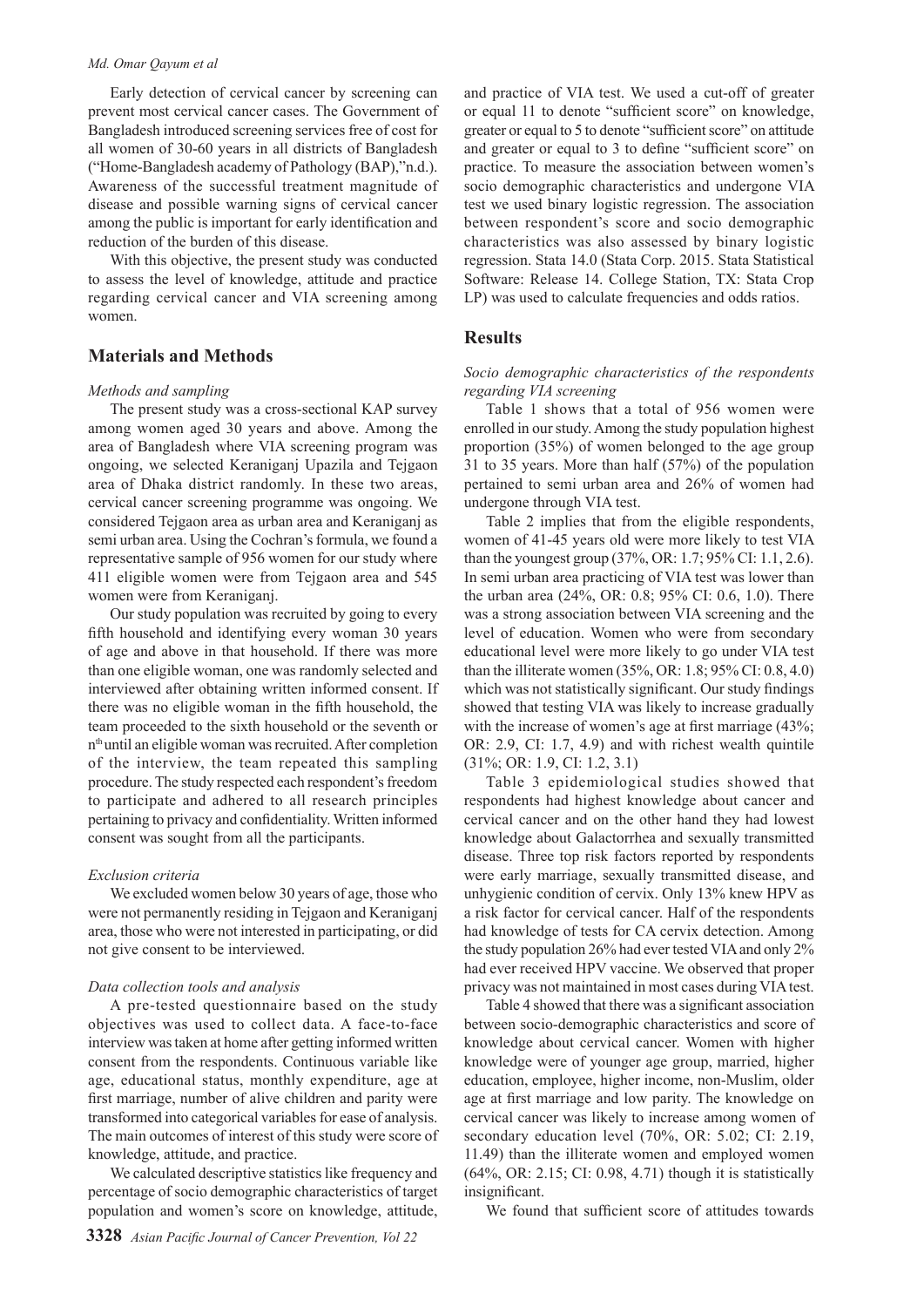| Table 1. Socio Demographic Characteristics of Women,                       | Table 1. Continued                |           |
|----------------------------------------------------------------------------|-----------------------------------|-----------|
| Keraniganj Upazila and Tejgaon area of Dhaka district,<br>Bangladesh, 2017 | Socio demographic characteristics | $N = 956$ |

 $\leq$  35 336 35 36-40 209 22 41-45 132 14 46-50 142 15 51-55 70 7 56-60 44 5  $>60$  23 2  $Mean(\pm SD)$  41.23(9.09)

Age (Years)

Parity

| Socio demographic characteristics | $N = 956$ |               |  |
|-----------------------------------|-----------|---------------|--|
|                                   | n         | $\frac{0}{0}$ |  |
| Parity                            |           |               |  |
| >5                                | 77<br>8   |               |  |
| Mean $(\pm SD)$                   | 3.5(3.1)  |               |  |
| Median (IQR)                      | $3(2-4)$  |               |  |
| Undergone VIA test                |           |               |  |
| Yes                               | 249       | 26            |  |
| N <sub>0</sub>                    | 707       | 74            |  |

Table 2. Association between Women's Socio Demographic Characteristics and VIA Screening, Keraniganj Upazila and Tejgaon Area of Dhaka District, Bangladesh, 2017

| demographic<br>Marital status<br>Number of<br>OR (95% CI)<br>Undergo<br>characteristics<br>VIA test.<br>respondents<br>Married<br>845<br>88<br>$n$ (%)<br>(N)<br>Others<br>111<br>12<br>Age (Years)<br>Residence<br>$\leq$ 35<br>336<br>86 (26)<br>Ref<br>Urban<br>411<br>43<br>36-40<br>$1.01(0.68 - 1.50)$<br>54 (26)<br>209<br>Semi Urban<br>545<br>57<br>41-45<br>49 (37)<br>132<br>$1.72(1.12 - 2.64)$<br>$46 - 50$<br>36(25)<br>142<br>$0.99(0.63 - 1.55)$<br><b>Educational</b> status<br>16(23)<br>70<br>$0.86(0.47 - 1.58)$<br>51-55<br>Illiterate/only Signature<br>230<br>24<br>56-60<br>7(16)<br>$0.54(0.24 - 1.28)$<br>44<br>696<br>73<br>Primary<br>>60<br>$0.13(0.02 - 1.00)$<br>1(4)<br>23<br>30<br>Secondary<br>3<br>Residence<br>Occupation<br>Urban<br>119 (29)<br>441<br>Ref<br>Housewife<br>928<br>97<br>Semi Urban<br>$0.77(0.58 - 1.03)$<br>130(24)<br>545<br>Employee<br>28<br>3<br>Marital status<br>Monthly expenditure (Tk)<br>Married<br>Ref<br>226(26.8)<br>845<br>$\leq 15000$<br>269<br>28<br>Others<br>$0.72(0.44 - 1.16)$<br>23(21)<br>111<br>16,000-30,000<br>565<br>59<br><b>Educational</b> status<br>122<br>Illiterate/only<br>230<br>Ref<br>31,000-90,000<br>13<br>51(23)<br>Signature<br>Mean $(\pm SD)$<br>22099.4 (10696.4)<br>Primary<br>188 (27)<br>696<br>$1.3(0.91-1.85)$<br>Median (IQR)<br>20000 (15000-25500)<br>Secondary<br>10(35)<br>30<br>$1.75(0.77-3.99)$<br>Religion<br>Occupation<br>Muslim<br>931<br>97<br>Housewife<br>239 (26)<br>928<br>Ref<br>Non-Muslim<br>25<br>3<br>Employee<br>28<br>10(36)<br>$1.6(0.73 - 3.52)$<br>Age at first marriage (Years)<br>Monthly expenditure (Tk)<br>$\leq$ 15,000<br>52(20)<br>269<br>Ref<br>$\leq15$<br>395<br>41<br>16,000-30,000<br>159 (29)<br>565<br>$1.63(1.15 - 2.33)$<br>$16 - 20$<br>383<br>40<br>31,000-90,000<br>38(31)<br>122<br>$1.89(1.16 - 3.08)$<br>$21 - 25$<br>102<br>11<br>Religion<br>76<br>8<br>$\geq 26$<br>Muslim<br>931<br>Ref<br>242 (26)<br>Mean $(\pm SD)$<br>17.5(4.8)<br>Non-Muslim<br>7(28)<br>25<br>$1.11(0.46 - 2.68)$<br>Median (IQR)<br>$16(14-20)$<br>Age at first marriage (Years)<br>Number of alive children<br>395<br>Ref<br>$\leq15$<br>79 (20)<br>13<br>$\overline{0}$<br>$\mathbf{1}$<br>$16 - 20$<br>111 (29)<br>383<br>$1.63(1.17-2.27)$<br>$1 - 2$<br>409<br>43<br>$21 - 25$<br>27(27)<br>102<br>$1.44(0.87 - 2.38)$<br>$3 - 5$<br>507<br>53<br>${\geq}26$<br>76<br>32(43)<br>$2.91(1.73 - 4.88)$<br>>5<br>25<br>3<br>Parity<br>$0 - 2$<br>281<br>Ref<br>67(24)<br>Parity<br>$3 - 5$<br>594<br>$1.22(0.88 - 1.69)$<br>164(28)<br>$0 - 2$<br>$30\,$<br>281<br>$0.9(0.49 - 1.66)$<br>$>\!\!5$<br>17(22)<br>77 | Median (IQR) | 39 (34-47) |    | <u>Bangiadesh, 2017</u><br>Socio |  |  |  |                  |
|---------------------------------------------------------------------------------------------------------------------------------------------------------------------------------------------------------------------------------------------------------------------------------------------------------------------------------------------------------------------------------------------------------------------------------------------------------------------------------------------------------------------------------------------------------------------------------------------------------------------------------------------------------------------------------------------------------------------------------------------------------------------------------------------------------------------------------------------------------------------------------------------------------------------------------------------------------------------------------------------------------------------------------------------------------------------------------------------------------------------------------------------------------------------------------------------------------------------------------------------------------------------------------------------------------------------------------------------------------------------------------------------------------------------------------------------------------------------------------------------------------------------------------------------------------------------------------------------------------------------------------------------------------------------------------------------------------------------------------------------------------------------------------------------------------------------------------------------------------------------------------------------------------------------------------------------------------------------------------------------------------------------------------------------------------------------------------------------------------------------------------------------------------------------------------------------------------------------------------------------------------------------------------------------------------------------------------------------------------------------------------------------------------------------------------------------------------------------------------------------------------------------------------------------------------------------------------------------------------------------------------------------------------|--------------|------------|----|----------------------------------|--|--|--|------------------|
|                                                                                                                                                                                                                                                                                                                                                                                                                                                                                                                                                                                                                                                                                                                                                                                                                                                                                                                                                                                                                                                                                                                                                                                                                                                                                                                                                                                                                                                                                                                                                                                                                                                                                                                                                                                                                                                                                                                                                                                                                                                                                                                                                                                                                                                                                                                                                                                                                                                                                                                                                                                                                                                         |              |            |    |                                  |  |  |  | P                |
|                                                                                                                                                                                                                                                                                                                                                                                                                                                                                                                                                                                                                                                                                                                                                                                                                                                                                                                                                                                                                                                                                                                                                                                                                                                                                                                                                                                                                                                                                                                                                                                                                                                                                                                                                                                                                                                                                                                                                                                                                                                                                                                                                                                                                                                                                                                                                                                                                                                                                                                                                                                                                                                         |              |            |    |                                  |  |  |  | value            |
|                                                                                                                                                                                                                                                                                                                                                                                                                                                                                                                                                                                                                                                                                                                                                                                                                                                                                                                                                                                                                                                                                                                                                                                                                                                                                                                                                                                                                                                                                                                                                                                                                                                                                                                                                                                                                                                                                                                                                                                                                                                                                                                                                                                                                                                                                                                                                                                                                                                                                                                                                                                                                                                         |              |            |    |                                  |  |  |  |                  |
|                                                                                                                                                                                                                                                                                                                                                                                                                                                                                                                                                                                                                                                                                                                                                                                                                                                                                                                                                                                                                                                                                                                                                                                                                                                                                                                                                                                                                                                                                                                                                                                                                                                                                                                                                                                                                                                                                                                                                                                                                                                                                                                                                                                                                                                                                                                                                                                                                                                                                                                                                                                                                                                         |              |            |    |                                  |  |  |  |                  |
|                                                                                                                                                                                                                                                                                                                                                                                                                                                                                                                                                                                                                                                                                                                                                                                                                                                                                                                                                                                                                                                                                                                                                                                                                                                                                                                                                                                                                                                                                                                                                                                                                                                                                                                                                                                                                                                                                                                                                                                                                                                                                                                                                                                                                                                                                                                                                                                                                                                                                                                                                                                                                                                         |              |            |    |                                  |  |  |  | 0.95             |
|                                                                                                                                                                                                                                                                                                                                                                                                                                                                                                                                                                                                                                                                                                                                                                                                                                                                                                                                                                                                                                                                                                                                                                                                                                                                                                                                                                                                                                                                                                                                                                                                                                                                                                                                                                                                                                                                                                                                                                                                                                                                                                                                                                                                                                                                                                                                                                                                                                                                                                                                                                                                                                                         |              |            |    |                                  |  |  |  | 0.014            |
|                                                                                                                                                                                                                                                                                                                                                                                                                                                                                                                                                                                                                                                                                                                                                                                                                                                                                                                                                                                                                                                                                                                                                                                                                                                                                                                                                                                                                                                                                                                                                                                                                                                                                                                                                                                                                                                                                                                                                                                                                                                                                                                                                                                                                                                                                                                                                                                                                                                                                                                                                                                                                                                         |              |            |    |                                  |  |  |  | 0.956            |
|                                                                                                                                                                                                                                                                                                                                                                                                                                                                                                                                                                                                                                                                                                                                                                                                                                                                                                                                                                                                                                                                                                                                                                                                                                                                                                                                                                                                                                                                                                                                                                                                                                                                                                                                                                                                                                                                                                                                                                                                                                                                                                                                                                                                                                                                                                                                                                                                                                                                                                                                                                                                                                                         |              |            |    |                                  |  |  |  | 0.631            |
|                                                                                                                                                                                                                                                                                                                                                                                                                                                                                                                                                                                                                                                                                                                                                                                                                                                                                                                                                                                                                                                                                                                                                                                                                                                                                                                                                                                                                                                                                                                                                                                                                                                                                                                                                                                                                                                                                                                                                                                                                                                                                                                                                                                                                                                                                                                                                                                                                                                                                                                                                                                                                                                         |              |            |    |                                  |  |  |  | 0.165            |
|                                                                                                                                                                                                                                                                                                                                                                                                                                                                                                                                                                                                                                                                                                                                                                                                                                                                                                                                                                                                                                                                                                                                                                                                                                                                                                                                                                                                                                                                                                                                                                                                                                                                                                                                                                                                                                                                                                                                                                                                                                                                                                                                                                                                                                                                                                                                                                                                                                                                                                                                                                                                                                                         |              |            |    |                                  |  |  |  | 0.049            |
|                                                                                                                                                                                                                                                                                                                                                                                                                                                                                                                                                                                                                                                                                                                                                                                                                                                                                                                                                                                                                                                                                                                                                                                                                                                                                                                                                                                                                                                                                                                                                                                                                                                                                                                                                                                                                                                                                                                                                                                                                                                                                                                                                                                                                                                                                                                                                                                                                                                                                                                                                                                                                                                         |              |            |    |                                  |  |  |  |                  |
|                                                                                                                                                                                                                                                                                                                                                                                                                                                                                                                                                                                                                                                                                                                                                                                                                                                                                                                                                                                                                                                                                                                                                                                                                                                                                                                                                                                                                                                                                                                                                                                                                                                                                                                                                                                                                                                                                                                                                                                                                                                                                                                                                                                                                                                                                                                                                                                                                                                                                                                                                                                                                                                         |              |            |    |                                  |  |  |  |                  |
|                                                                                                                                                                                                                                                                                                                                                                                                                                                                                                                                                                                                                                                                                                                                                                                                                                                                                                                                                                                                                                                                                                                                                                                                                                                                                                                                                                                                                                                                                                                                                                                                                                                                                                                                                                                                                                                                                                                                                                                                                                                                                                                                                                                                                                                                                                                                                                                                                                                                                                                                                                                                                                                         |              |            |    |                                  |  |  |  | 0.076            |
|                                                                                                                                                                                                                                                                                                                                                                                                                                                                                                                                                                                                                                                                                                                                                                                                                                                                                                                                                                                                                                                                                                                                                                                                                                                                                                                                                                                                                                                                                                                                                                                                                                                                                                                                                                                                                                                                                                                                                                                                                                                                                                                                                                                                                                                                                                                                                                                                                                                                                                                                                                                                                                                         |              |            |    |                                  |  |  |  |                  |
|                                                                                                                                                                                                                                                                                                                                                                                                                                                                                                                                                                                                                                                                                                                                                                                                                                                                                                                                                                                                                                                                                                                                                                                                                                                                                                                                                                                                                                                                                                                                                                                                                                                                                                                                                                                                                                                                                                                                                                                                                                                                                                                                                                                                                                                                                                                                                                                                                                                                                                                                                                                                                                                         |              |            |    |                                  |  |  |  |                  |
|                                                                                                                                                                                                                                                                                                                                                                                                                                                                                                                                                                                                                                                                                                                                                                                                                                                                                                                                                                                                                                                                                                                                                                                                                                                                                                                                                                                                                                                                                                                                                                                                                                                                                                                                                                                                                                                                                                                                                                                                                                                                                                                                                                                                                                                                                                                                                                                                                                                                                                                                                                                                                                                         |              |            |    |                                  |  |  |  | 0.176            |
|                                                                                                                                                                                                                                                                                                                                                                                                                                                                                                                                                                                                                                                                                                                                                                                                                                                                                                                                                                                                                                                                                                                                                                                                                                                                                                                                                                                                                                                                                                                                                                                                                                                                                                                                                                                                                                                                                                                                                                                                                                                                                                                                                                                                                                                                                                                                                                                                                                                                                                                                                                                                                                                         |              |            |    |                                  |  |  |  |                  |
|                                                                                                                                                                                                                                                                                                                                                                                                                                                                                                                                                                                                                                                                                                                                                                                                                                                                                                                                                                                                                                                                                                                                                                                                                                                                                                                                                                                                                                                                                                                                                                                                                                                                                                                                                                                                                                                                                                                                                                                                                                                                                                                                                                                                                                                                                                                                                                                                                                                                                                                                                                                                                                                         |              |            |    |                                  |  |  |  |                  |
|                                                                                                                                                                                                                                                                                                                                                                                                                                                                                                                                                                                                                                                                                                                                                                                                                                                                                                                                                                                                                                                                                                                                                                                                                                                                                                                                                                                                                                                                                                                                                                                                                                                                                                                                                                                                                                                                                                                                                                                                                                                                                                                                                                                                                                                                                                                                                                                                                                                                                                                                                                                                                                                         |              |            |    |                                  |  |  |  | 0.147            |
|                                                                                                                                                                                                                                                                                                                                                                                                                                                                                                                                                                                                                                                                                                                                                                                                                                                                                                                                                                                                                                                                                                                                                                                                                                                                                                                                                                                                                                                                                                                                                                                                                                                                                                                                                                                                                                                                                                                                                                                                                                                                                                                                                                                                                                                                                                                                                                                                                                                                                                                                                                                                                                                         |              |            |    |                                  |  |  |  | 0.179            |
|                                                                                                                                                                                                                                                                                                                                                                                                                                                                                                                                                                                                                                                                                                                                                                                                                                                                                                                                                                                                                                                                                                                                                                                                                                                                                                                                                                                                                                                                                                                                                                                                                                                                                                                                                                                                                                                                                                                                                                                                                                                                                                                                                                                                                                                                                                                                                                                                                                                                                                                                                                                                                                                         |              |            |    |                                  |  |  |  |                  |
|                                                                                                                                                                                                                                                                                                                                                                                                                                                                                                                                                                                                                                                                                                                                                                                                                                                                                                                                                                                                                                                                                                                                                                                                                                                                                                                                                                                                                                                                                                                                                                                                                                                                                                                                                                                                                                                                                                                                                                                                                                                                                                                                                                                                                                                                                                                                                                                                                                                                                                                                                                                                                                                         |              |            |    |                                  |  |  |  |                  |
|                                                                                                                                                                                                                                                                                                                                                                                                                                                                                                                                                                                                                                                                                                                                                                                                                                                                                                                                                                                                                                                                                                                                                                                                                                                                                                                                                                                                                                                                                                                                                                                                                                                                                                                                                                                                                                                                                                                                                                                                                                                                                                                                                                                                                                                                                                                                                                                                                                                                                                                                                                                                                                                         |              |            |    |                                  |  |  |  | 0.241            |
|                                                                                                                                                                                                                                                                                                                                                                                                                                                                                                                                                                                                                                                                                                                                                                                                                                                                                                                                                                                                                                                                                                                                                                                                                                                                                                                                                                                                                                                                                                                                                                                                                                                                                                                                                                                                                                                                                                                                                                                                                                                                                                                                                                                                                                                                                                                                                                                                                                                                                                                                                                                                                                                         |              |            |    |                                  |  |  |  |                  |
|                                                                                                                                                                                                                                                                                                                                                                                                                                                                                                                                                                                                                                                                                                                                                                                                                                                                                                                                                                                                                                                                                                                                                                                                                                                                                                                                                                                                                                                                                                                                                                                                                                                                                                                                                                                                                                                                                                                                                                                                                                                                                                                                                                                                                                                                                                                                                                                                                                                                                                                                                                                                                                                         |              |            |    |                                  |  |  |  |                  |
|                                                                                                                                                                                                                                                                                                                                                                                                                                                                                                                                                                                                                                                                                                                                                                                                                                                                                                                                                                                                                                                                                                                                                                                                                                                                                                                                                                                                                                                                                                                                                                                                                                                                                                                                                                                                                                                                                                                                                                                                                                                                                                                                                                                                                                                                                                                                                                                                                                                                                                                                                                                                                                                         |              |            |    |                                  |  |  |  | 0.007            |
|                                                                                                                                                                                                                                                                                                                                                                                                                                                                                                                                                                                                                                                                                                                                                                                                                                                                                                                                                                                                                                                                                                                                                                                                                                                                                                                                                                                                                                                                                                                                                                                                                                                                                                                                                                                                                                                                                                                                                                                                                                                                                                                                                                                                                                                                                                                                                                                                                                                                                                                                                                                                                                                         |              |            |    |                                  |  |  |  | 0.011            |
|                                                                                                                                                                                                                                                                                                                                                                                                                                                                                                                                                                                                                                                                                                                                                                                                                                                                                                                                                                                                                                                                                                                                                                                                                                                                                                                                                                                                                                                                                                                                                                                                                                                                                                                                                                                                                                                                                                                                                                                                                                                                                                                                                                                                                                                                                                                                                                                                                                                                                                                                                                                                                                                         |              |            |    |                                  |  |  |  |                  |
|                                                                                                                                                                                                                                                                                                                                                                                                                                                                                                                                                                                                                                                                                                                                                                                                                                                                                                                                                                                                                                                                                                                                                                                                                                                                                                                                                                                                                                                                                                                                                                                                                                                                                                                                                                                                                                                                                                                                                                                                                                                                                                                                                                                                                                                                                                                                                                                                                                                                                                                                                                                                                                                         |              |            |    |                                  |  |  |  |                  |
|                                                                                                                                                                                                                                                                                                                                                                                                                                                                                                                                                                                                                                                                                                                                                                                                                                                                                                                                                                                                                                                                                                                                                                                                                                                                                                                                                                                                                                                                                                                                                                                                                                                                                                                                                                                                                                                                                                                                                                                                                                                                                                                                                                                                                                                                                                                                                                                                                                                                                                                                                                                                                                                         |              |            |    |                                  |  |  |  | 0.822            |
|                                                                                                                                                                                                                                                                                                                                                                                                                                                                                                                                                                                                                                                                                                                                                                                                                                                                                                                                                                                                                                                                                                                                                                                                                                                                                                                                                                                                                                                                                                                                                                                                                                                                                                                                                                                                                                                                                                                                                                                                                                                                                                                                                                                                                                                                                                                                                                                                                                                                                                                                                                                                                                                         |              |            |    |                                  |  |  |  |                  |
|                                                                                                                                                                                                                                                                                                                                                                                                                                                                                                                                                                                                                                                                                                                                                                                                                                                                                                                                                                                                                                                                                                                                                                                                                                                                                                                                                                                                                                                                                                                                                                                                                                                                                                                                                                                                                                                                                                                                                                                                                                                                                                                                                                                                                                                                                                                                                                                                                                                                                                                                                                                                                                                         |              |            |    |                                  |  |  |  |                  |
|                                                                                                                                                                                                                                                                                                                                                                                                                                                                                                                                                                                                                                                                                                                                                                                                                                                                                                                                                                                                                                                                                                                                                                                                                                                                                                                                                                                                                                                                                                                                                                                                                                                                                                                                                                                                                                                                                                                                                                                                                                                                                                                                                                                                                                                                                                                                                                                                                                                                                                                                                                                                                                                         |              |            |    |                                  |  |  |  | 0.004            |
|                                                                                                                                                                                                                                                                                                                                                                                                                                                                                                                                                                                                                                                                                                                                                                                                                                                                                                                                                                                                                                                                                                                                                                                                                                                                                                                                                                                                                                                                                                                                                                                                                                                                                                                                                                                                                                                                                                                                                                                                                                                                                                                                                                                                                                                                                                                                                                                                                                                                                                                                                                                                                                                         |              |            |    |                                  |  |  |  | 0.156            |
|                                                                                                                                                                                                                                                                                                                                                                                                                                                                                                                                                                                                                                                                                                                                                                                                                                                                                                                                                                                                                                                                                                                                                                                                                                                                                                                                                                                                                                                                                                                                                                                                                                                                                                                                                                                                                                                                                                                                                                                                                                                                                                                                                                                                                                                                                                                                                                                                                                                                                                                                                                                                                                                         |              |            |    |                                  |  |  |  | $\boldsymbol{0}$ |
|                                                                                                                                                                                                                                                                                                                                                                                                                                                                                                                                                                                                                                                                                                                                                                                                                                                                                                                                                                                                                                                                                                                                                                                                                                                                                                                                                                                                                                                                                                                                                                                                                                                                                                                                                                                                                                                                                                                                                                                                                                                                                                                                                                                                                                                                                                                                                                                                                                                                                                                                                                                                                                                         |              |            |    |                                  |  |  |  |                  |
|                                                                                                                                                                                                                                                                                                                                                                                                                                                                                                                                                                                                                                                                                                                                                                                                                                                                                                                                                                                                                                                                                                                                                                                                                                                                                                                                                                                                                                                                                                                                                                                                                                                                                                                                                                                                                                                                                                                                                                                                                                                                                                                                                                                                                                                                                                                                                                                                                                                                                                                                                                                                                                                         |              |            |    |                                  |  |  |  |                  |
|                                                                                                                                                                                                                                                                                                                                                                                                                                                                                                                                                                                                                                                                                                                                                                                                                                                                                                                                                                                                                                                                                                                                                                                                                                                                                                                                                                                                                                                                                                                                                                                                                                                                                                                                                                                                                                                                                                                                                                                                                                                                                                                                                                                                                                                                                                                                                                                                                                                                                                                                                                                                                                                         |              |            |    |                                  |  |  |  | 0.238            |
|                                                                                                                                                                                                                                                                                                                                                                                                                                                                                                                                                                                                                                                                                                                                                                                                                                                                                                                                                                                                                                                                                                                                                                                                                                                                                                                                                                                                                                                                                                                                                                                                                                                                                                                                                                                                                                                                                                                                                                                                                                                                                                                                                                                                                                                                                                                                                                                                                                                                                                                                                                                                                                                         | $3 - 5$      | 594        | 62 |                                  |  |  |  | 0.746            |

Socio demographic characteristics N=956

n %

*Asian Pacific Journal of Cancer Prevention, Vol 22* **3329**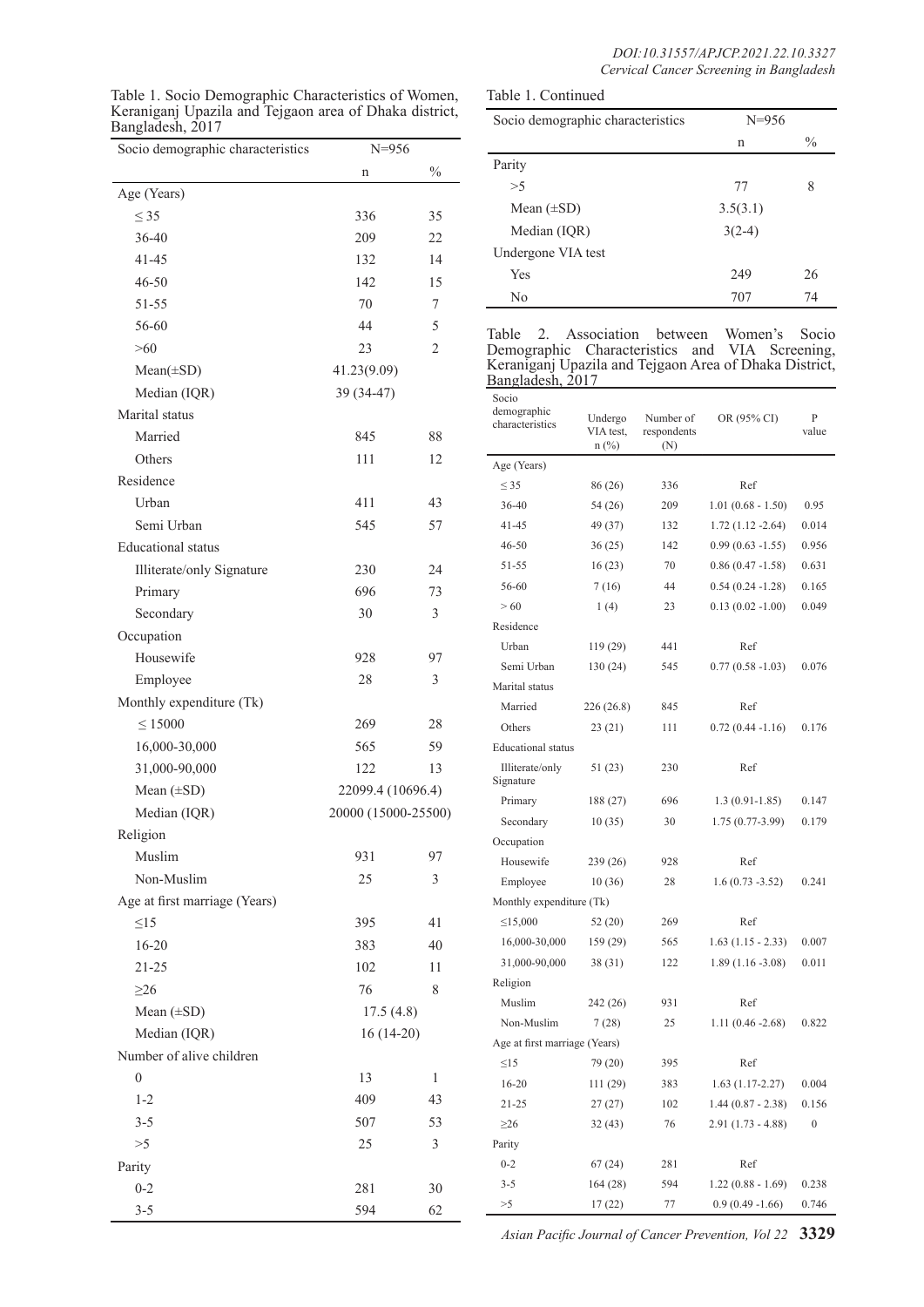#### *Md. Omar Qayum et al*

Table 3. Absolute and Relative (%) Number of Women's Answer Claiming to have Knowledge, Attitude and Practice Regarding Cervical Cancer, Keraniganj Upazila and Tejgaon area of Dhaka district, Bangladesh, 2017

Characteristics N=956

|                                                                                    | Yes, n | $\%$           |
|------------------------------------------------------------------------------------|--------|----------------|
| Knowledge on female's common disease                                               |        |                |
| Cancer                                                                             | 944    | 98             |
| Cervical cancer                                                                    | 836    | 87             |
| Leucorrhea                                                                         | 748    | 78             |
| Dysmenorrhea                                                                       | 401    | 42             |
| Chronic infection in birth canal                                                   | 350    | 36             |
| Breast cancer                                                                      | 337    | 35             |
| Sexually transmitted disease                                                       | 164    | 17             |
| Galactorrhea                                                                       | 33     | $\overline{4}$ |
| Knowledge on risk factors on Ca Cervix                                             |        |                |
| Early marriage                                                                     | 527    | 55             |
| Sexually transmitted disease                                                       | 401    | 42             |
| Unhygienic condition of cervix                                                     | 313    | 33             |
| Multiple sexual partners                                                           | 139    | 15             |
| Conceive more than 5 times                                                         | 131    | 14             |
| Human Papilloma Virus                                                              | 121    | 13             |
| Long term use of contraceptives > 5 years                                          | 105    | 11             |
| Habit of using tobacco                                                             | 46     | 9              |
| Habit of using alcohol or substances                                               | 64     | 7              |
| Knowledge on prevention of Ca cervix                                               |        |                |
| Early marriage                                                                     | 591    | 62             |
| Prevention of chronic infection                                                    | 238    | 25             |
| HP vaccine use                                                                     | 213    | 22             |
| Avoid of multiple sexual partners                                                  | 184    | 19             |
| Continuous use of condom                                                           | 133    | 14             |
| Knowledge on symptoms of CA cervix                                                 |        |                |
| Heaviness in lower abdomen                                                         | 290    | 30             |
| Foul smelling vaginal discharge                                                    | 238    | 25             |
| Weight loss                                                                        | 228    | 24             |
| Bleeding in between periods                                                        | 216    | 23             |
| Abdominal Pain after intercourse                                                   | 203    | 22             |
| Bleeding after intercourse                                                         | 151    | 16             |
| Vaginal bleeding after menopause                                                   | 90     | 9              |
| Knowledge on test and treatments                                                   |        |                |
| Knowledge of treatment of Ca cervix                                                | 618    | 65             |
| Knowledge of tests for Ca cervix detection                                         | 481    | 50             |
| Cervical cancer vaccine                                                            | 358    | 37             |
| Attitude regarding Ca cervix and screening                                         |        |                |
| Will you advice another women to do a VIA test                                     | 883    | 92             |
| Do you ever recommend a VIA test for all women                                     | 870    | 91             |
| Willingness of nearest female neighbors to get VIA test                            | 597    | 62             |
| Willing to undergo a VIA test in future                                            | 563    | 59             |
| After knowing risk, will you plan to do VIA test                                   | 326    | 34             |
| Do you think you have any risk for cervical cancer                                 | 314    | 33             |
| Practice regarding Ca cervix and screening                                         |        |                |
| Did you ever receive HPV vaccine?                                                  | 18     | 2              |
| Have you participated in an awareness program<br>regarding Ca cervix and VIA test? | 59     | 6              |
| Have you ever had a VIA test?                                                      | 249    | 26             |
| Do you use napkin or clean cloth during menstruation?                              | 632    | 66             |
| Did you seek medical teatment for female disease?                                  | 778    | 81             |

VIA screening was likely to increase in employed and locals of semi urban area. Married women showed three times higher attitude towards VIA test than divorced, widowed or separated women (18%, OR: 0.3; CI: 0.2, 0.5). The likelihood of showing attitude towards VIA test increasesd as the age at first marriage increasesd (49%, OR: 1.9; CI: 1.1, 3.1).

In regards of practice, Table 4 showed that the women of 41-45 years old scored 1.8 times higher than the women of ≤ 35 years old  $(29%, OR:1.8; CL: 1.1, 2.8)$ . The women who lived in semi urban area scored better than the women who lived in urban area (20%, OR: 1.3; CI: 0.9, 1.3). Employed women were more likely to obtain a sufficient score than the housewife (21%, OR: 1.2; CI: 0.5, 3.0) though it is not statistically significant.

One of the main concerns of our study was to find out the influencing characteristics of VIA screening. Our study findings showed a significant relationship between sufficient score of knowledge and going under VIA screening. Women who had sufficient knowledge were more likely to test VIA than who had insufficient knowledge (39%, OR: 2.5; CI: 1.6, 2.8) (Table 5).

The main source of information regarding cervical cancer of the eligible women was friends and relatives (76%) and followed by television (50%). Regarding cervical cancer screening tests, most of them were informed by their friends and relatives or close acquaintances  $(60\%)$ , followed by doctors  $(50\%)$  (Table 6).

#### **Discussion**

Early detection is essential to prevent cervical cancer. In Bangladesh, visual inspection with the acetic acid test is commonly used to detect cancer and helps in preventing deaths due to cervical cancer. Despite its effectiveness as a method of early detection and controlling cervical cancer incidence, our study showed significant underutilization of VIA screening test. According to Health Bulletin 2019, only 7.5% women aged 30 to 49 years in Bangladesh age group had gone under cervical screening test in their lifetime where our study showed that among 956 women, 26% of the participants in Dhaka District ever performed the VIA test. This increased difference is due to an ongoing cervical cancer prevention program in Dhaka District where we conducted this study. Another study in Bangladesh showed that only 300,000 women gone through VIA screening and a low coverage rate was observed during the cervical cancer screening program (Basu et al., 2010). In most studies, socio demographic factors of the participants such as age, income, and age at first marriage showed a positive association with the VIA test. The most represented age group of our study population was  $\leq$  35 years which similar the study held in Cameroon (Agarwal et al., 2012). Our study findings showed that women of 41-45 years old were more likely to test VIA than the youngest group because cervical cancer tends to occur during midlife (Cervical Cancer Overview-NCCC,"n.d). This is consistent with a study conducted for developing countries (Dhamija et al., 1993). As expected, women living in urban areas in Bangladesh are more likely to have a VIA test than women living in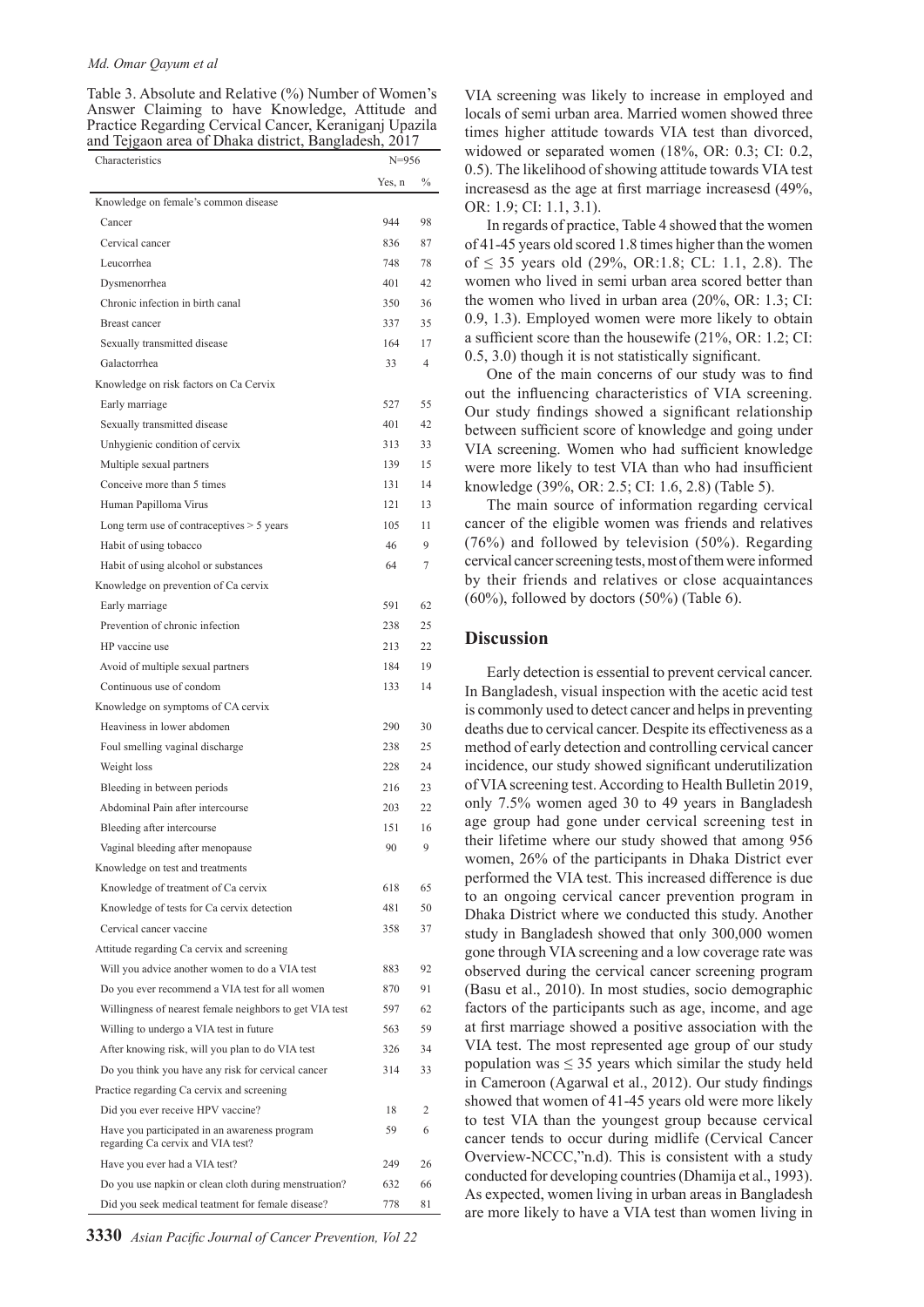Table 4. Association between Women's Socio-Demographic Characteristics and Sufficient Score of Knowledge, Attitude and Practice Regarding Cervical Cancer, Keraniganj Upazila and Tejgaon area of Dhaka district, Bangladesh, 2017

| Socio demographic             | Knowledge (n=441)                                               |                     | Attitude (n=365)               |                     |                               | Practice (n=181)    |
|-------------------------------|-----------------------------------------------------------------|---------------------|--------------------------------|---------------------|-------------------------------|---------------------|
| characteristics               | $N$ (%) with score<br>$\geq$ 11 (sufficient<br>knowledge of CC) | $OR$ (L-U)          | $N$ (%) with<br>score $\geq$ 5 | $OR (L-U)$          | N(%<br>with score<br>$\geq 3$ | $OR (L-U)$          |
| Age (Years)                   |                                                                 |                     |                                |                     |                               |                     |
| $\leq$ 35                     | 173(52)                                                         | Ref                 | 159 (48)                       | Ref                 | 63(19)                        | Ref                 |
| 36-40                         | 104(50)                                                         | $0.93(0.66 - 1.32)$ | 89 (43)                        | $0.93(0.66 - 1.32)$ | 41(20)                        | $0.83(0.58-1.17)$   |
| 41-45                         | 63(48)                                                          | $0.86(0.57-1.29)$   | 50(34)                         | $0.86(0.57-1.29)$   | 38(29)                        | $0.68(0.45-1.02)$   |
| $46 - 50$                     | 55 (39)                                                         | $0.6(0.4-0.89)$     | 41(29)                         | $0.6(0.4-0.89)$     | 20(14)                        | $0.45(0.3-0.69)$    |
| 51-55                         | 24 (34)                                                         | $0.49(0.29-0.84)$   | 16(30)                         | $0.49(0.29-0.84)$   | 13(19)                        | $0.33(0.18-0.6)$    |
| 56-60                         | 13(30)                                                          | $0.4(0.2-0.78)$     | 8(18)                          | $0.4(0.2-0.78)$     | 5(11)                         | $0.25(0.11-0.55)$   |
| $>60$                         | 9(39)                                                           | $0.61(0.26-1.44)$   | 2(9)                           | $0.61(0.26-1.44)$   | 1(4)                          | $0.11(0.02 - 0.46)$ |
| Marital status                |                                                                 |                     |                                |                     |                               |                     |
| Married                       | 402(48)                                                         | Ref                 | 345(41)                        | Ref                 | 163(19)                       | Ref                 |
| Others                        | 39(35)                                                          | $0.6(0.4-0.9)$      | 20(18)                         | $0.6(0.4-0.9)$      | 18(16)                        | $0.32(0.19-0.53)$   |
| Residence                     |                                                                 |                     |                                |                     |                               |                     |
| Urban                         | 202(49)                                                         | Ref                 | 105(25)                        | Ref                 | 70(17)                        | Ref                 |
| Semi urban                    | 239(44)                                                         | $0.81(0.62 - 1.04)$ | 260 (47)                       | $0.81(0.62 - 1.04)$ | 111(20)                       | $2.66(2.01-3.51)$   |
| <b>Educational</b> status     |                                                                 |                     |                                |                     |                               |                     |
| Illiterate/only Signature     | 73 (32)                                                         | Ref                 | 75 (33)                        | Ref                 | 34(15)                        | Ref                 |
| Primary                       | 347 (50)                                                        | $2.14(1.56-2.93)$   | 280 (40)                       | $2.14(1.56-2.93)$   | 141(20)                       | $1.39(1.02 - 1.91)$ |
| Secondary                     | 21 (70)                                                         | $5.02(2.19-11.49)$  | 10(33)                         | $5.02(2.19-11.49)$  | 6(20)                         | $1.03(0.46-2.32)$   |
| Occupation                    |                                                                 |                     |                                |                     |                               |                     |
| Housewife                     | 423 (46)                                                        | Ref                 | 354 (38)                       | Ref                 | 175(20)                       | Ref                 |
| Employee                      | 18 (64)                                                         | $2.15(0.98-4.71)$   | 11(39)                         | $2.15(0.98-4.71)$   | 6(21)                         | $1.05(0.49-2.27)$   |
| Monthly expenditure (Tk)      |                                                                 |                     |                                |                     |                               |                     |
| $\leq 15,000$                 | 107(40)                                                         | Ref                 | 124(46)                        | Ref                 | 42(16)                        | Ref()               |
| 16,000-30,000                 | 257(46)                                                         | $1.26(0.94-1.7)$    | 200(35)                        | $1.26(0.94-1.7)$    | 115(20)                       | $0.64(0.48-0.86)$   |
| 31,000-90,000                 | 77 (63)                                                         | $2.59(1.67-4.03)$   | 41(34)                         | $2.59(1.67-4.03)$   | 24(20)                        | $0.59(0.38-0.92)$   |
| Religion                      |                                                                 |                     |                                |                     |                               |                     |
| Muslim                        | 424 (46)                                                        | Ref                 | 353 (38)                       | Ref                 | 178 (19)                      | Ref                 |
| Non-Muslim                    | 17(68)                                                          | $2.54(1.09-5.95)$   | 12(48)                         | $2.54(1.09-5.95)$   | 3(12)                         | $1.51(0.68-3.35)$   |
| Age at first marriage (Years) |                                                                 |                     |                                |                     |                               |                     |
| $\leq15$                      | 157(40)                                                         | Ref                 | 133 (34)                       | Ref                 | 54(14)                        | Ref                 |
| $16 - 20$                     | 193 (50)                                                        | $1.54(1.16-2.05)$   | 148 (39)                       | $1.54(1.16-2.05)$   | 87(23)                        | $1.24(0.93-1.66)$   |
| $21 - 25$                     | 55 (54)                                                         | $1.77(1.14 - 2.75)$ | 47(46)                         | $1.77(1.14 - 2.75)$ | 22(22)                        | $1.68(1.08-2.62)$   |
| $\geq$ 26                     | 36(47)                                                          | $1.36(0.83 - 2.23)$ | 37(49)                         | $1.36(0.83 - 2.23)$ | 18(24)                        | $1.87(1.14-3.07)$   |
| Parity                        |                                                                 |                     |                                |                     |                               |                     |
| $0 - 2$                       | 148 (54)                                                        | Ref                 | 109(39)                        | Ref                 | 48 (17)                       | Ref                 |
| $3 - 5$                       | 268(45)                                                         | $0.74(0.56-0.98)$   | 231 (40)                       | $0.74(0.56-0.98)$   | 125(21)                       | $1(0.75-1.34)$      |
| >5                            | 23 (30)                                                         | $0.38(0.22 - 0.66)$ | 23(30)                         | $0.38(0.22 - 0.66)$ | 7(9)                          | $0.67(0.39-1.16)$   |

| Table 5. Association between Undergone VIA Screening and Score of Knowledge and Attitude, Keraniganj Upazila |  |  |  |
|--------------------------------------------------------------------------------------------------------------|--|--|--|
| and Tejgaon area of Dhaka district, Bangladesh, 2017                                                         |  |  |  |

| Scores             | Undergo VIA-test, $n$ $\left(\frac{9}{6}\right)$ | Crude OR | 95% CI        | Adjusted OR | 95% CI    |
|--------------------|--------------------------------------------------|----------|---------------|-------------|-----------|
| Score of knowledge |                                                  |          |               |             |           |
| Insufficient       | 77(15)                                           | Ref      |               | Ref         |           |
| Sufficient         | 172(39)                                          | 3.64     | 2.67-4.95     | 2.48        | 1.56-2.83 |
| Score of attitude  |                                                  |          |               |             |           |
| Insufficient       | 145(24)                                          | Ref      |               |             |           |
| Sufficient         | 104(28)                                          | 1.22     | $0.91 - 1.64$ |             |           |

*Asian Pacific Journal of Cancer Prevention, Vol 22* **3331**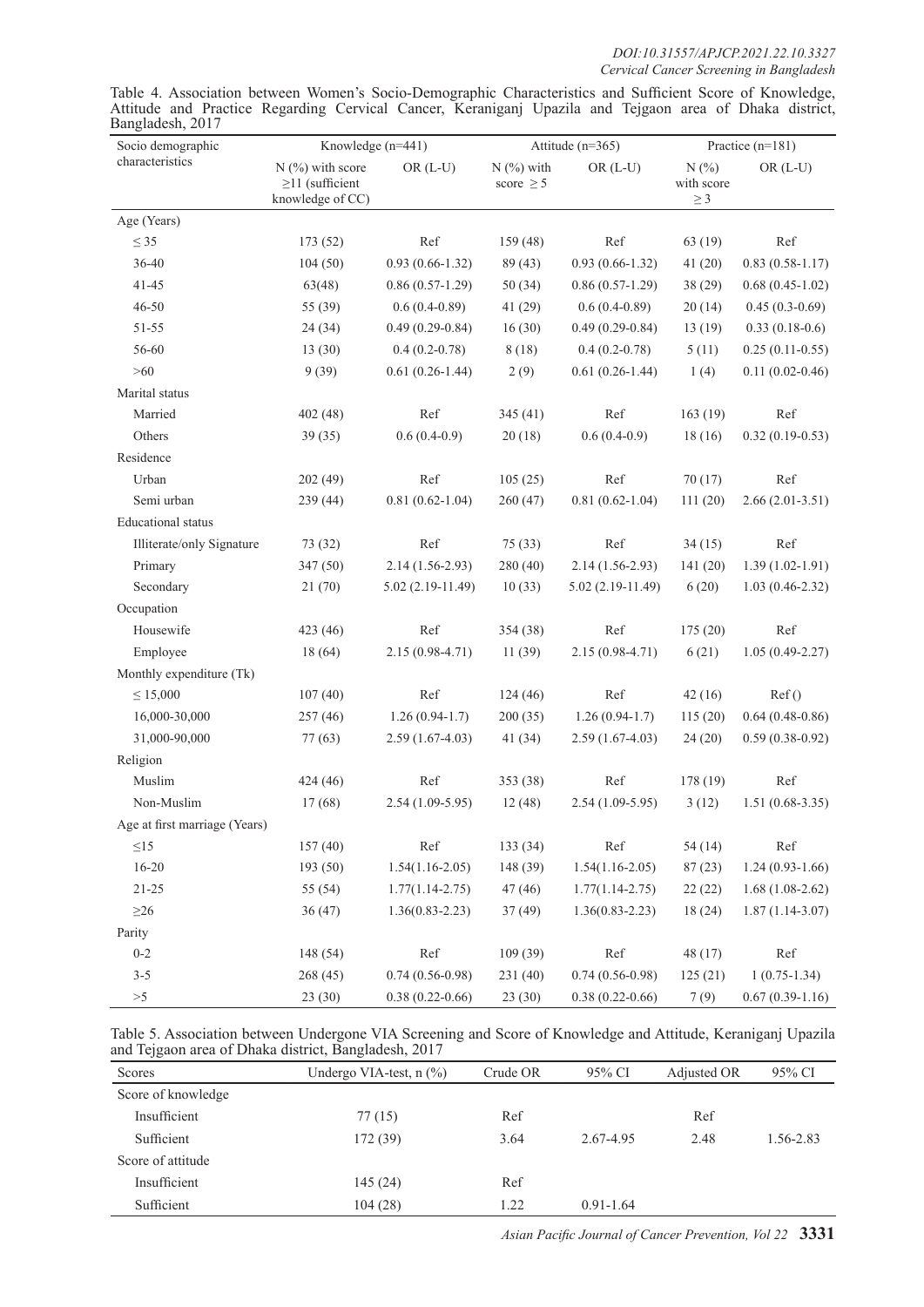Table 6. Source of Information Regarding Cervical Cancer, Keraniganj Upazila and Tejgaon area of Dhaka district, Bangladesh, 2017

| Source of information                           | n   | $\frac{0}{0}$ |
|-------------------------------------------------|-----|---------------|
| Source of information regarding cervical cancer |     |               |
| Friends/neighbors'/relatives                    | 634 | 76            |
| Television                                      | 423 | 51            |
| Doctor                                          | 398 | 48            |
| Health workers                                  | 197 | 26            |
| Campaign                                        | 93  | 11            |
| <b>Nurse</b>                                    | 63  | 8             |
| Non-governmental organization                   | 43  | 5             |
| Internet                                        | 28  | 4             |
| Radio                                           | 24  | 3             |
|                                                 |     |               |

Source of information regarding cervical cancer screening test

| Friends/Relatives/close Acquaintances' | 290 | 60             |  |
|----------------------------------------|-----|----------------|--|
| Doctor                                 | 243 | 50             |  |
| Television                             | 168 | 35             |  |
| <b>Health Workers</b>                  | 97  | 20             |  |
| Any Campaign                           | 53  | 11             |  |
| Nurse                                  | 38  | 8              |  |
| Internet                               | 19  | 4              |  |
| NGO                                    | 11  | $\mathfrak{D}$ |  |
| Radio                                  | 11  | $\mathfrak{D}$ |  |

the semi urban area. Woldetsadik et al. also showed that women who were living in semi urban areas in country were less likely to be screened than women who were living in the urban area (Woldetsadik et al., 2020).

The results revealed that 87% of participants knew about cervical cancer which is consistent with the study done in Bangladesh (Rahman and Bhattacharjee, 2019; Islam et al., 2015). This result is also similar to a study conducted in Northern India where 92% of participants heard of cervical cancer (10) and in Congo it is 82% which is close to our study (Ali-Risasi et al., 2014). Touch et al. reported 74% of study women living in Kampong Speu, Cambodia, had ever heard about cervical cancer (Touch and Oh, 2018). Shrestha et al. said 66% had heard about cervical cancer (Shrestha et al., 2013). In our study, friends, neighbors, and relatives (76%) were the primary information sources for cervical cancer and screening tests for the respondents. These results are congruent with those reported by Gupta et al., (2019). In a study done in Hosanna, Ethiopia, 10% of participants had VIA test for cervical cancer and 2% of the respondents had taken vaccine (Aweke et al.,2017). which is lower than reported by Gupta et al., (2019) where 5% of their participants had undertaken the HPV vaccination (Gupta et al.,2019) and 6% of them ever participated in any awareness program.

In our study, females knew about cervical cancer and recommended other women to get a VIA test but few women got a VIA test. In Bangladesh VIA screening is free and available in most medical college hospitals, Upazila health complex and maternal health and NGO clinics. Any women aged 30 years or above can request a

VIA test. Underutilization of VIA test may occur because women may be shy as the exam rooms are usually not private and they don't know anything about that VIA is a screening test for cervical cancer. The test is free, but most women think they have to pay for the test. Women have less confidence about the test because nurses instead of a doctor usually performs the VIA test. Women sometimes face social stigma if they test positive. In the author's experience, doctors prefer the Pap's smear over the VIA.

The major risk factors of cervical cancer are early marriage, sexually transmitted diseases, unhygienic conditions of cervix, and multiple sexual partners (Papri et al., 2015). Lack of awareness of these risk factors was one of the main causes of not having a VIA test. More than half of our study participants knew about early marriage as a risk factor for cervical cancer. This result is in agreement with a study in North West Ethiopia (Mengesha et al., 2020). Only a few of our participants (12%) knew that HPV could be a risk factor for cervical cancer which is similar to a study in North West, Ethiopia (Mengesha et al.,2020). However, in studies in South African and Iraq in which, 49% and 37% of the respondents knew that HPV causes cervical cancer, respectively (Hoque and Hoque, 2009; Haseeb Hwaid, 2013). Women knew about cervical cancer but few of them knew that HPV vaccine could prevent cervical cancer. This could result in lower rate of vaccination to HPV.

Proper knowledge about cervical cancer and about its symptoms can reduce burden of this disease. If women don't know about the symptoms of cervical cancer, they will not seek treatment for those symptoms and thus cervical cancer may not be detected at the primary stage. Our study findings showed that respondents have less knowledge about the symptoms of cervical cancer. In our study 33% women thought that they might have risk of cervical cancer and respondents had lowest knowledge about sexually transmitted disease which should be increased to prevent cervical cancer caused by sexual transmissions. Among the study population 62% women knew that cervical cancer could be prevented by putting a stop to early marriage. More than one-fifth of the participants believed that HPV vaccine could prevent cervical cancer. It is similar in agreement with a study of Bangladesh (Islam et al., 2018). Half of our participants knew about the availability of screening tests for cervical cancer. It is consistent with this study of North West Ethiopia (Mengesha et al., 2020). But it is much lower than another study conducted in a tertiary hospital in India, where 85% of the women knew about screening tests for cervical cancer (Varadheswari et al., 2015). Nearly sixty-five percent of the participants knew that treatment could cure cervical cancer. It is much higher than the study conducted in North West Ethiopia, where only 28% knew that cervical cancer is curable (Mengesha et al., 2020). This study showed that only 38% knew about the cervical cancer vaccine, which was very low. It is similar to this study, where 36% of the women knew about the preventive vaccine (Gupta et al., 2019).

Education has played a critical role in enhancing our participant's knowledge of cervical cancer. Cervical cancer knowledge is likely to increase gradually in women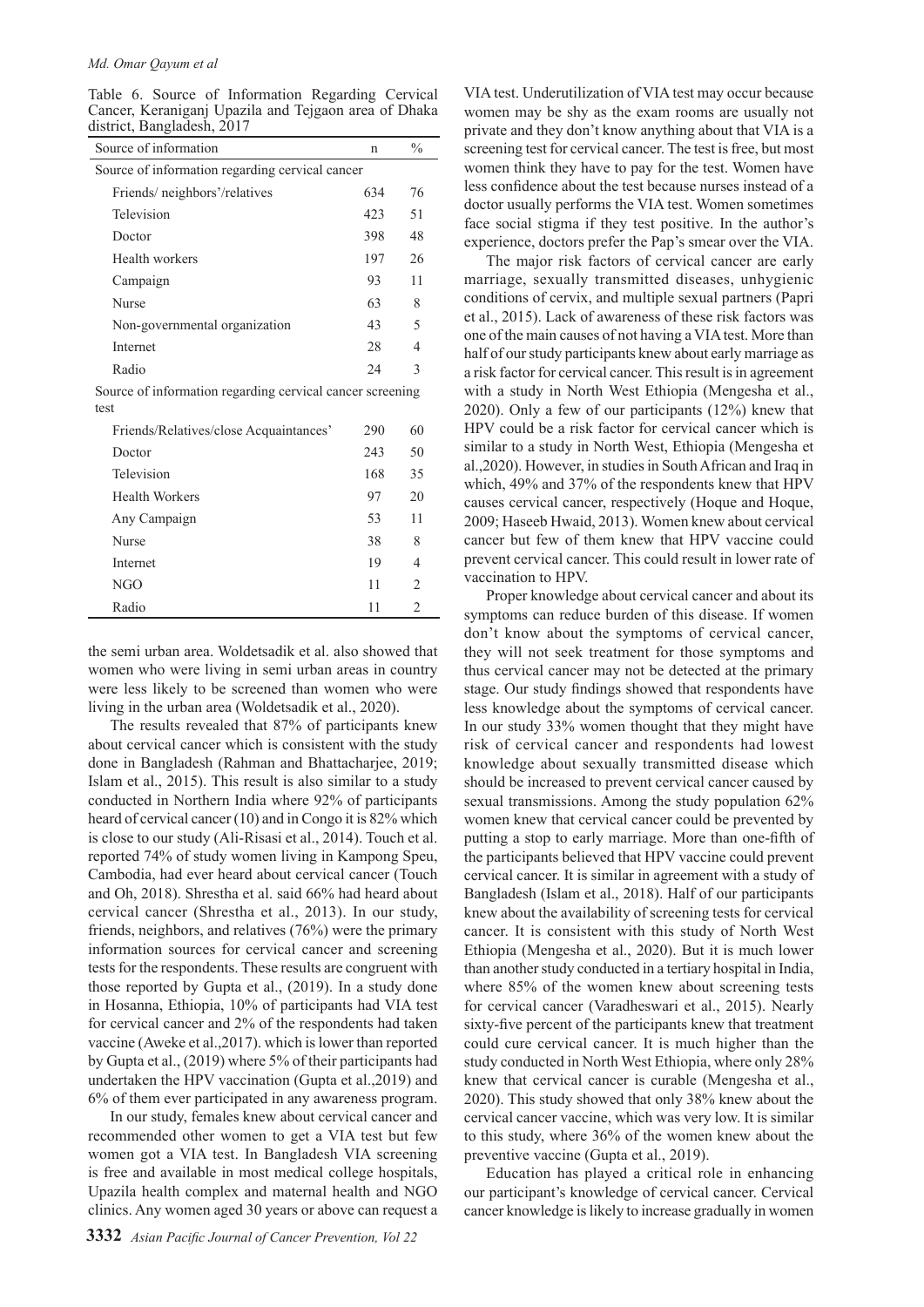with secondary education than women with no education. A study in the Maldives showed knowledge improved with literacy level improvement (Basu et al., 2014). Dhamija et al. also brought out that literate women had better awareness about cervical cancer and related information (Dhamija et al., 1993). In another study in Ethiopia, literate women were more likely to be knowledgeable by 22.7 times than women who were illiterate (Kassa et al., 2019). The knowledge of testing VIA was more likely in employed women than housewives, but it was not statistically significant. Papri et al. showed that the knowledge of cervical cancer screening was significantly higher among the employed women. Emphasizing on higher education cervical can also be held back.

When women have greater attitude towards VIA screening then the trend of testing VIA will increase. The percentage of attitude among the majority of the respondents was high on parameters like willingness to do VIA tests in the future, advising anyone to do a VIA test. However, the attitude was low regarding other parameters. For instance, 33% believed in having the risk of cervical cancer, and even after knowing the risk, only 34% would plan to do a VIA test. In contrast, Narayan et al. reported that most of the respondents showed a positive attitude towards cervical cancer (Narayana et al., 2017). The VIA test attitude was 2.5 times higher in the respondents of semi-urban areas than the urban area. Married women showed three times higher attitude regarding the VIA test than divorced, widowed, or separated women. It seems that the likelihood of attitude towards VIA test increases as the age at first marriage increases. Education may play a role in preventing early age at first marriage.

With the help of UNFPA and Bangabandhu Sheikh Mujib Medical University (BSMMU), the Government of Bangladesh (GOV) started cervical cancer screening in all districts of Bangladesh. This screening program aims to test the women who are at risk though many of them may have no symptoms of the diseases. In developing countries though there are different screening program are ongoing, but these programs fail to meet their target screening of cervical cancer because of social and financial deficiency (Sankaranarayan et al., 2001). When the screening program will be well organized people will be more interested to participate in screening. Making the test more reliable to the women in root level can also increase the practice of testing VIA.

This study found that, although most participants knew about cervical cancer and screening tests, the percentage of VIA screening tests was low and practice of taking vaccine was very poor. The reason behind having low vaccine and less screening might be not being financially solvent, lack of logistics and social obstacles. Education, employment, residence, income plays a vital role in increasing knowledge, attitude, and the practice of cervical cancer screening test. This study reveals a significant relationship between a sufficient score of experience and undergoing a VIA test. Women who have sufficient knowledge are more likely to test VIA than those who have insufficient knowledge.

In conclusion, this study found that, although most participants knew about cervical cancer and screening

tests, the percentage of VIA screening tests is low and practice of taking vaccine is very poor. Education, employment, residence, income plays a vital role in increasing knowledge, attitude, and the practice of cervical cancer screening test. This study reveals a significant relationship between a sufficient score of experience and undergoing a VIA test. Women who have sufficient knowledge are more likely to test VIA than those who have insufficient knowledge.

#### *Limitations*

This study had several limitations. Study participants were reluctant to answer sensitive questions which may bias results of associations. We recruited study subjects from two communities and are not representative of the country. Our study recruited women 30 years and above, thus our results cannot be interpreted for younger women. Study population did not include women from remote areas because of difficult terrain and lack of security for data collectors. Thus, conclusions may not represent all women in the communities we conduct this study. We did not conduct focus group discussions which would obtain more details on the knowledge, attitude and beliefs regarding cervical cancer and VIA screening.

#### *Recommendations*

Women need to know that VIA is a screening for cervical cancer and it is free to increase utilization of VIA. Attitude women are more confident when doctors perform the test rather than nurse. So if doctors can be rostered or counsel patient about testing procedure with privacy and confidentiality testing VIA would increase simultaneously. Expansion of awareness program regarding cervical cancer and giving more effort in changing attitude can influence the practice of having vaccine and undergoing VIA screening positively.

## **Author Contribution Statement**

Md. Omar Qayum: conception, protocol writing, field activities and data collection, monitoring, supervision, analysis, manuscript writing and review, Mallick Masum Billah: analysis and manuscript review, Rehena Akhter: manuscript review, Meerjady Sabrina Flora: protocol writing, analysis and manuscript review.

## **Acknowledgements**

We kindly thank TEPHINET, Alden Henderson (US CDC), Erin D Kennedy (US CDC), Denise Duran (US CDC), Mona Saraiya (US CDC), FETP,B fellows and graduates, all participants, Upazila Health Complex (Keraniganj and Tejgaon, Dhaka), Dr. Faisol Talukdar, FETP,B graduate :for survey assistance, Mehejabin Nurunnahar (Jahangirnagar University) for survey assistance and statistical advice.

#### *Funding*

Funding was provided by Training Programs in Epidemiology and Public Health Interventions Network (TEPHINET) and Centers for Disease Control and

*Asian Pacific Journal of Cancer Prevention, Vol 22* **3333**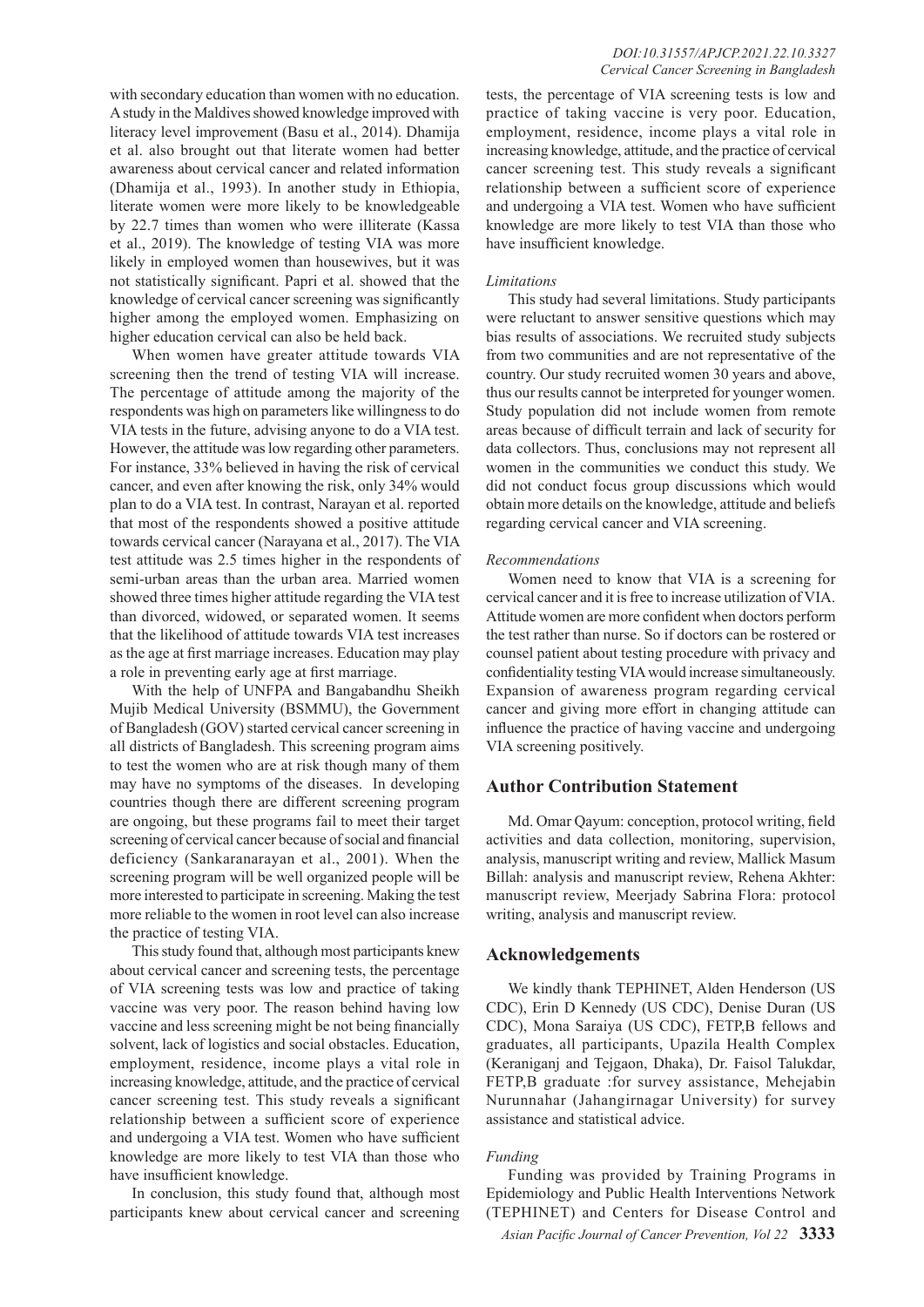Prevention.

## *Scientific approval*

This research study was approved by Institutional Review Board (IRB) of Institute of Epidemiology, Disease Control and Research, Mohakhali, Dhaka (IEDCR). Part of the study was used in Master's thesis in Applied Epidemiology course and this was a mini grant awards given by TEPHINET and US CDC.

## *Ethical approval*

The ethical issue was handled by Institutional Review Board (IRB) of IEDCR's guidelines. In our study there were some sensitive questions and issues. We took written consent from every respondent and interviewed them with concealment and every data is reserved with confidentiality.

## *Data availability*

Data is available upon reasonable request to the corresponding author.

## *Data Registration*

This study was not registered in any dataset for clinical trials, guideline or meta-analysis.

## *Conflict of interest*

None.

## **References**

- Agarwal P, Upadhyay R, Agarwal A (2012). Radiotherapy complications and their possible management in the head and neck region. *Indian J Dent Res*, **23**, 843.
- Ali-Risasi C, Mulumba P, Verdonck K, Vanden Broeck D, Praet M (2014). Knowledge, attitude and practice about cancer of the uterine cervix among women living in Kinshasa, the Democratic Republic of Congo. *BMC Womens Health*, **14**, 30.
- Aweke YH, Ayanto SY, Ersado TL (2017). Knowledge, attitude and practice for cervical cancer prevention and control among women of childbearing age in Hossana Town, Hadiya zone, Southern Ethiopia: Community-based cross-sectional study. *PLoS One*, **12**, e0181415.
- Basu P, Hassan S, Fileeshia F, et al (2014). Knowledge, attitude and practices of women in maldives related to the risk factors, prevention and early detection of cervical cancer. *Asian Pac J Cancer Prev*, **15**, 6691–5.
- Basu P, Nessa A, Majid M, Rahman JN, Ahmed T (2010). Evaluation of the National Cervical Cancer Screening Programme of Bangladesh and the formulation of quality assurance guidelines. *J Fam Plann Reprod Health Care*, **36**, 131–4.
- Cervical Cancer Overview NCCC [WWW Document], n.d. . Nccc-online.org. URL https://www.nccc-online.org/ hpvcervical-cancer/cervical-cancer-overview/ (accessed 8.24.21).
- Denny L, Quinn M, Sankaranarayanan R (2006). Chapter 8: Screening for cervical cancer in developing countries. Vaccine 24 Suppl 3, S3/71-7.
- Dhamija S, Sehgal A, Luthra UK, Sehgal K (1993). Factors associated with awareness and knowledge of cervical cancer in a community: implication for health education programmes in developing countries. *J R Soc Health*, **113**,

184–6.

- Goel A, Gandhi G, Batra S, et al (2005). Visual inspection of the cervix with acetic acid for cervical intraepithelial lesions. *Int J Gynaecol Obstet*, **88**, 25–30.
- Gupta RK, Singh P, Langer B, et al (2019). Cervical cancer: a hospital based KAP study among women aged 18 years and above in Northern India. *Int J Community Med Public Health*, **6**, 1628.
- Haseeb Hwaid A (2013). Knowledge and awareness of Papillomavirus and cervical cancer among college students and health care workers women in diyala, Iraq. *Am J Public Health Res*, **1**, 221–5.
- Home Bangladesh academy of Pathology Bangladesh academy of Pathology (BAP) [WWW Document], n.d. . Bapath.org. URL http://www.bapath.org (accessed 8.24.21).
- Hoque E, Hoque M (2009). Knowledge of and attitude towards cervical cancer among female university students in South Africa. South. *Afr J Epidemiol Infect*, **24**, 21–4.
- HPV INFORMATION CENTRE [WWW Document], n.d.. Hpvcentre.net. URL http://www.hpvcentre.net (accessed 8.24.21).
- Islam JY, Khatun F, Alam A, et al (2018). Knowledge of cervical cancer and HPV vaccine in Bangladeshi women: a population based, cross-sectional study. *BMC Womens Health*, **18**, 15.
- Islam RM, Bell RJ, Billah B, Hossain MB, Davis SR (2015). Lack of understanding of cervical cancer and screening is the leading barrier to screening uptake in women at midlife in Bangladesh: Population-based cross-sectional survey. Oncologist 20, 1386–1392.
- Kassa, R.T., Gurmessa, T.O., Lemma, T.F., Abebe, W.S., (2019). Cervical cancer and screening method: Knowledge, attitude and practice among women living in Adama town. J Womens Health Care 8.
- Mengesha, A., Messele, A., Beletew, B., (2020). Knowledge and attitude towards cervical cancer among reproductive age group women in Gondar town, North West Ethiopia. BMC Public Health 20, 209.
- N.d. . Who.int. URL https://www.who.int/bangladesh/news/ detail/24-09-2017 (accessed 8.24.21).
- Narayana G, Suchitra M, Sunanda G, et al (2017). Knowledge, attitude, and practice toward cervical cancer among women attending Obstetrics and Gynecology Department: A crosssectional, hospital-based survey in South India. *Indian J Cancer*, **54**, 481.
- Papri FS, Khanam Z, Islam F, Hakim MM (20150. Knowledge and awareness about risk factors of cervical cancer, its screening and vaccination among the women attending Chittagong Medical College Hospital. Chattagram Maa-O-Shishu Hosp. *Med Coll J*, **14**, 57–60.
- Rahman F, Bhattacharjee A (2019). Awareness level of cervical cancer among rural women attending Manikgonj 250-bedded district hospital, Manikgonj. *J Enam Med Coll*, **9**, 34–40.
- Sankaranarayanan R, Budukh AM, Rajkumar R (2001). Effective screening programmes for cervical cancer in low- and middle-income developing countries. *Bull World Health Organ*, **79**, 954–62.
- Sankaranarayanan R, Esmy PO, Rajkumar R, et al (2007). Effect of visual screening on cervical cancer incidence and mortality in Tamil Nadu, India: a cluster-randomised trial. *Lancet*, **370**, 398–406.
- Saqer A, Ghazal S, Barqawi H, et al (2017). Knowledge and awareness about cervical cancer vaccine (HPV) among parents in Sharjah. *Asian Pac J Cancer Prev*, **18**, 1237–41.
- Shrestha J, Saha R, Tripathi N (2013). Knowledge, attitude and practice regarding cervical cancer screening amongst women visiting tertiary centre in Kathmandu, Nepal. *Nepal J Med*